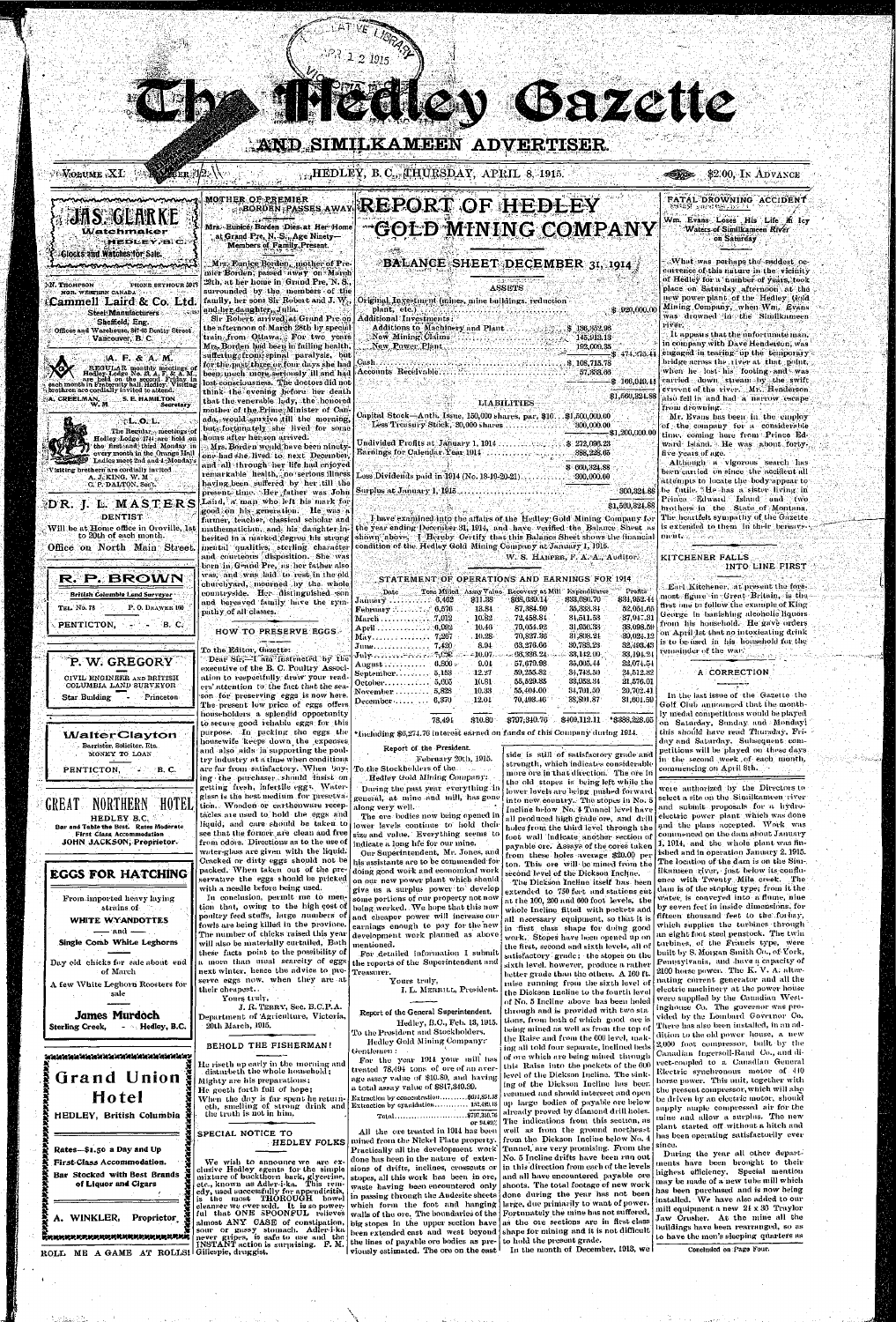

drink is causing any greater economic loss in Great Britain than it did, in time of peace. This is the time of urgency in the production of war equipment and military supplies, and every retarding influence is emphasized. The situation lias called attention to the great loss of time by workingmen Had it been merely a question of the loss of earnings and savings by artisans and their families, or of the damage suffered by contractors, the Chancellor of the Exchequer would not have intervened by raising the question of drink. He might have considered it important, but would not have been impressed with the urgency of the matter. But just now the War and Admiralty offices are straining every nerve to provide the material for this great war. Unlike Germany Britain did not lay up a heavy stock of such equipment. No government had dreamed of a time when it would be necessary to provide for an army of three millions. But when every workshop in the land engaged in producing military stores, or capable of doing so, was urged to work at full capacity it was found that the full capacity could not be reached or approached because a large proportion of the employees were unsteady. After much study some of the ministers and some high officials reached the conclusion that the remedy could not be found by mere local measures, or by forbidding certain classes of artisans to drink. Britain is seriously considering the Russian example of total prohibition as a war measure. Many protest

Honor the Air Brigade! Noble un blunder'd !





Deputy Minister o the Interior  $\left.\left.\left.\right\vert_{\text{LIS.}^\text{H}}\right\vert\right\vert_{\text{LIS.}^\text{H}}$  and  $\left.\right\vert_{\text{LIS.}^\text{H}}$  and  $\left.\right\vert_{\text{LIS.}^\text{H}}$  and  $\left.\right\vert_{\text{LIS.}^\text{H}}$ dver<br>9.6m